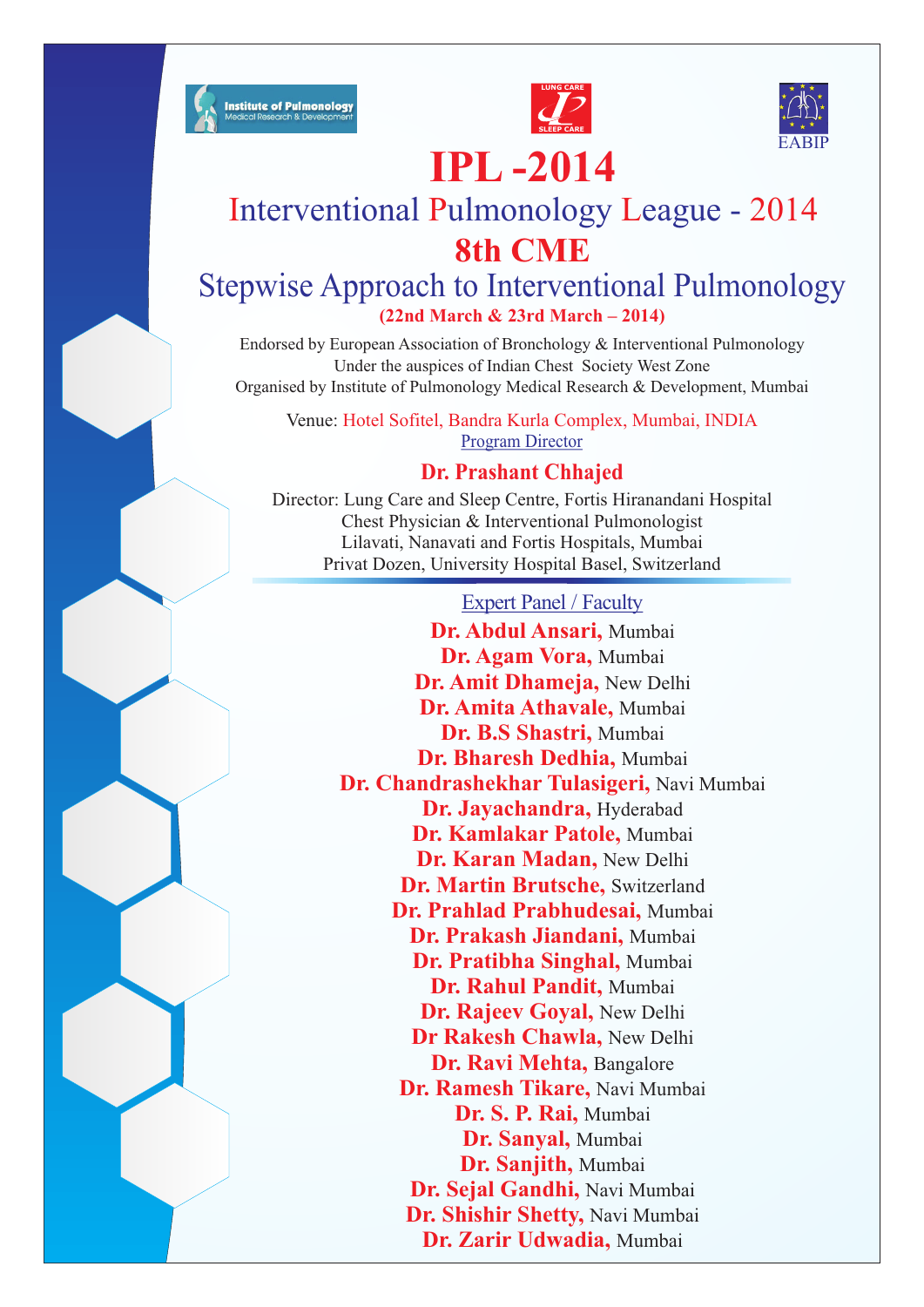**Institute of Pulmonology, Medical & Research Development (IPMRD),** is engaged in enhancing educational activities and clinical research in the field of Respiratory Medicine. The objectives of **IPMRD** include performing research to find solutions for local problems, to utilize research results in practice and guidelines formulation and to identify and initiate research in emerging fields of respiratory medicine. The **IPMRD** has given platform for clinical and research activities through the Lung Care Team to five research associates so far and has recently also set up a medical library. **IPMRD** has supported so far seven Interventional Pulmonology Courses.

**We are pleased to announce our 8th national CME on Stepwise Approach to Interventional Pulmonology on 22nd & 23rd March 2014. This CME will be a unique combination of case based discussion & lectures in the field of Interventional Pulmonology. We aim to cover basic understanding, practical approaches & newer advances in the field of Bronchology.**

*We are looking forward to seeing you at this interactive session.*

#### **Lung Care Team**

- 1. **Dr. Prashant Chhajed,** Director Lung Care & Sleep Centre
- 2. **Dr. Arvind Kate,** Chest Physician
- 3. **Dr. Preyas Vaidya,** Chest Physician
- 4. **Dr. Unmil Shah,** Chest Physician
- 5. **Dr. Deval Mehta,** Chest Physician

#### **Lung Care Associates**

- **1. Dr. Parag Chaudhari,** Louisiana State University of Medicine, New Orleans, USA
- 2. **Dr. Santha Kumar,** Coimbatore
- 3. **Dr. Ankur Mehta,** Baroda, Gujarat
- **4. Dr. Sachin Patil,** Alibaug, Raigad
- 5. **Dr. Sandeepa H S,** Bangalore
- **6. Dr. Parth Shah,** Baroda

#### **Secretariat**

#### **Dr. Prashant N. Chhajed**

Lung Care & Sleep Centre Ashirwad First Floor, Corner of Tilak Road & Tagore Road, Near Asha Parekh Hospital, Santacruz (W), Mumbai- 400 054. Mob: 9867412000 • Email: pchhajed@gmail.com Webpage: www.ipmrd.org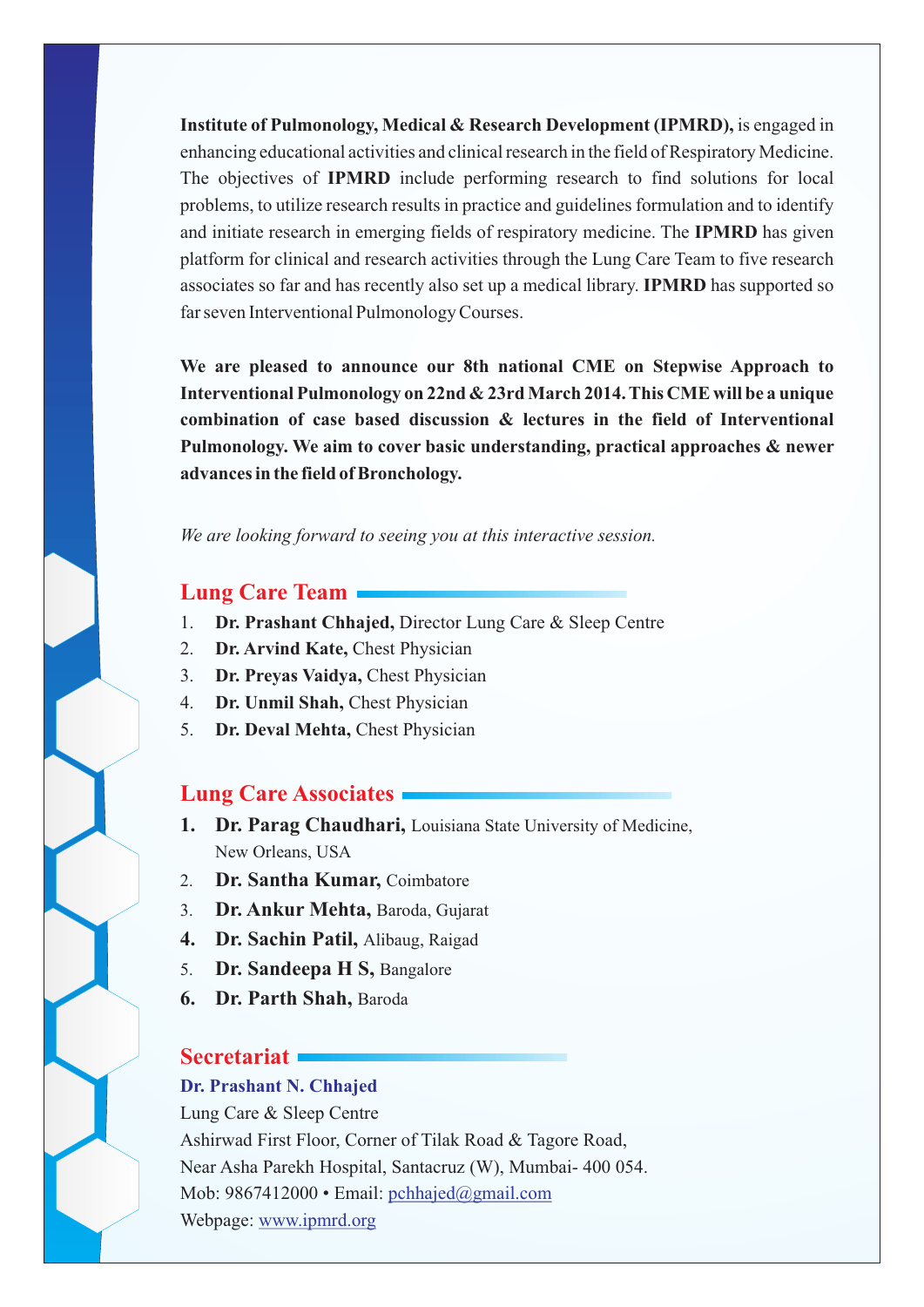## **Scientific Programme**

#### **Session A**

- 1. Bronchoscopy Checklist
- 2. Bronchoscopic Anatomy & Pathologies
- 3. Anesthesia and sedation for bronchoscopy and pleuroscopy
- 4. Anesthesia and sedation for EBUS and Rigid bronchoscopy. How I will do it !
- 5. Disinfection
- 6. When things go wrong

#### **Session B**

- 1. Diagnostic technique : BAL, EBB, TBLB
- 2. TBNA
- 3. When Things Go Wrong
- 4. Processing of pulmonary samples: Standard of Care. How do we achieve it?

#### **Session C**

#### **Bronchoscopic pearls in ICU / OT**

- 1. Bronchoscopic intubation
- 2. Bronchoscopy technique in ventilated patient
- 3. Bronchoscopy in difficult weaning
- 4. Bronchoscopy in post intubation tracheal stenosis
- 5. Percutaneous Tracheostomy
- 6. Bronchoscopy in emergent situations

#### **Session D**

#### **Bronchoscopy in Pulmonary Infections**

- 1. Bronchoscopy in VAP
- 2. Bronchoscopy in the Fibrile neutropenia / Immunocompromised
- 3. Bronchoscopy in Non-resolving pneumonia

#### **Session E**

#### **EBUS**

- 1. Conventional EBUS-TBNA
- 2. Radial probe EBUS
- 3. EBUS through LMA & Transvascular EBUS
- 4. Cases
- 5. When Things Go Wrong

#### **Session F**

#### **Pleura**

- 1. Chest ultrasound : Why & How I will do it ?
- 2. Pleuroscopy : When and Why ?
- 3. Pleuroscopy technique